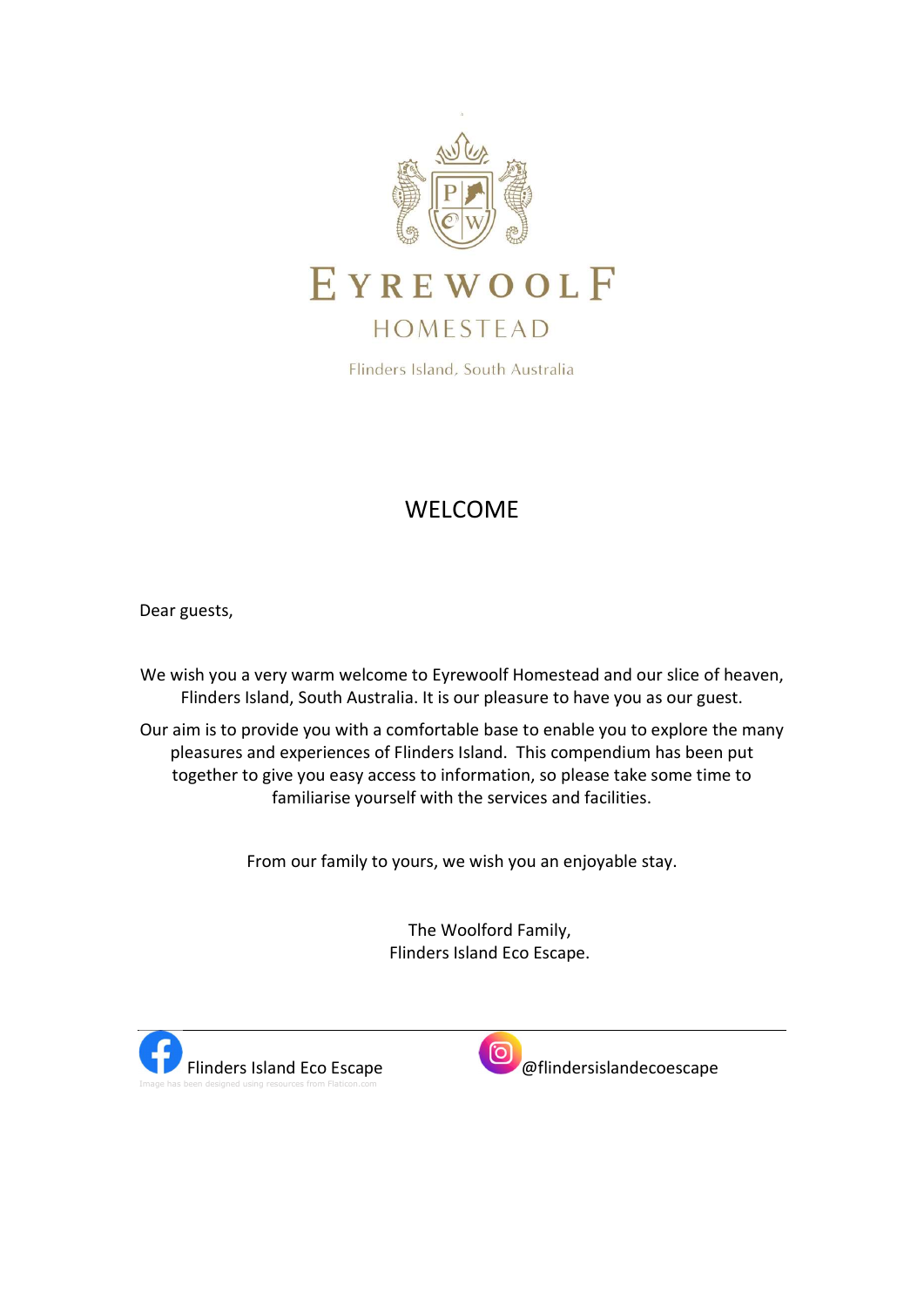SAFETY AND EMERGENCY PROCEDURES

ISLAND LIFE

EYREWOOLF HOMESTEAD

FACILITIES AND SERVICES

DINING

ACTIVITIES AND ATTRACTIONS

MANUALS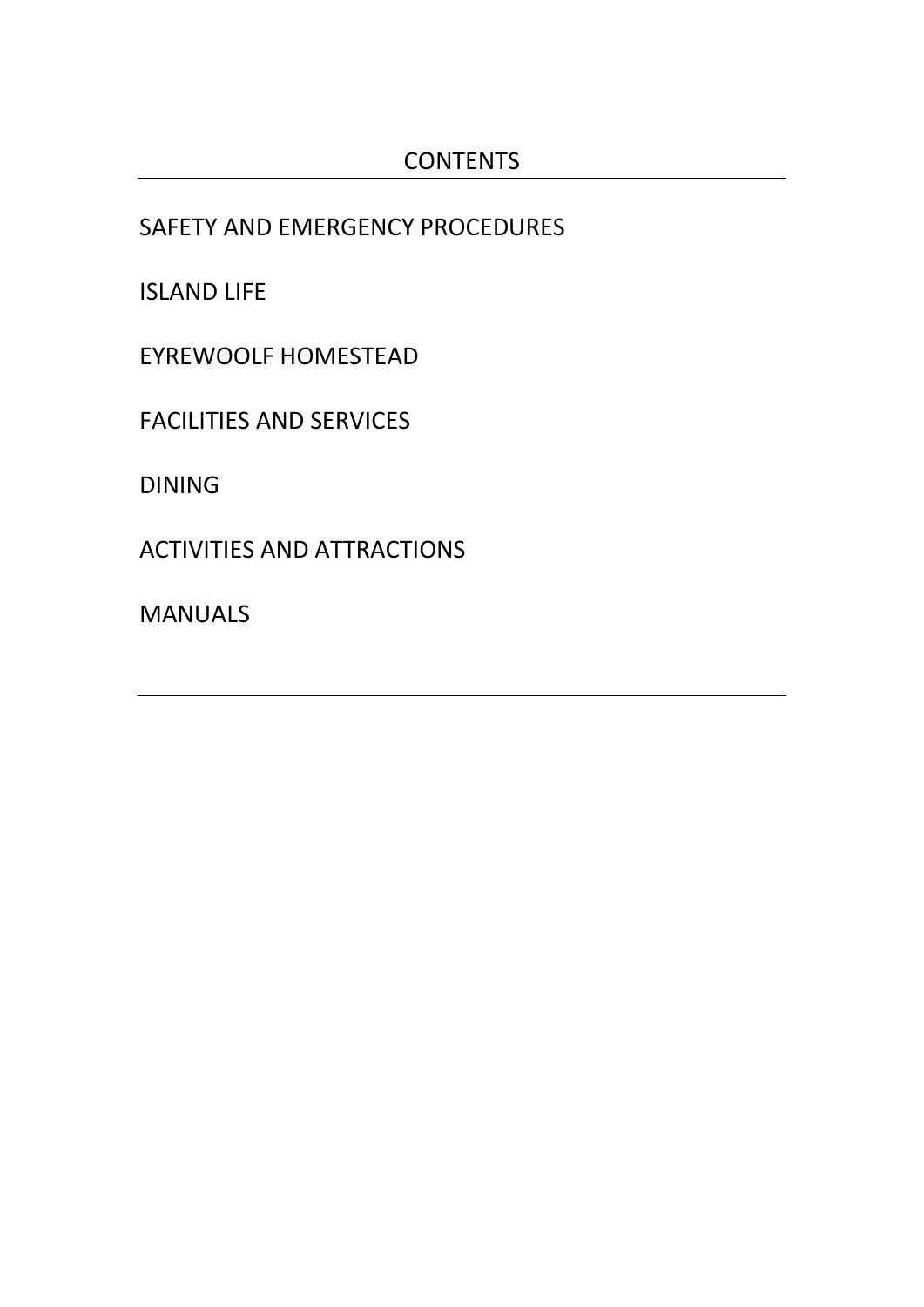# IMPORTANT

Flinders Island is a naturally remote location which requires a heightened sense of awareness to keep your stay incident free. Please take that extra moment to take in your surroundings and be vigilant. We want you to remain safe and relaxed while on holiday.

# DEFIBRILATOR AND FIRST AID

Are located in the pantry of Eyrewoolf Homestead.

# FIRE EVACUATION PROCEDURES

Eyrewoolf Homestead is fully equipped with smoke detectors. A fire extinguisher is located next to the oven and fridge. An emergency fire evacuation plan is located on the fridge. Please familiarise yourself with the plan in the unlikely event of a fire.

Should you become aware of a fire or smell smoke please contact management directly. Remain calm. If you are asked to evacuate the building and heat or smoke is evident, please stay close to the floor and crawl on your hands and knees. Exit the building via the closest door and move clear of the building. Do not re-enter the building until management has declared the site safe.

Muster point: Airstrip - located on the western side of Eyrewoolf Homestead

# EMERGENCY NUMBERS

# ROYAL FLYING DOCTOR 1800 733 772

|                                                                                           | 000 |
|-------------------------------------------------------------------------------------------|-----|
| <b>USEFUL NUMBERS</b>                                                                     |     |
|                                                                                           |     |
| <b>ELLISTON</b><br>Supermarket (Mon - Fri 8:30am - 5:30pm, Sat 9am - 2pm). (08) 8687 9008 |     |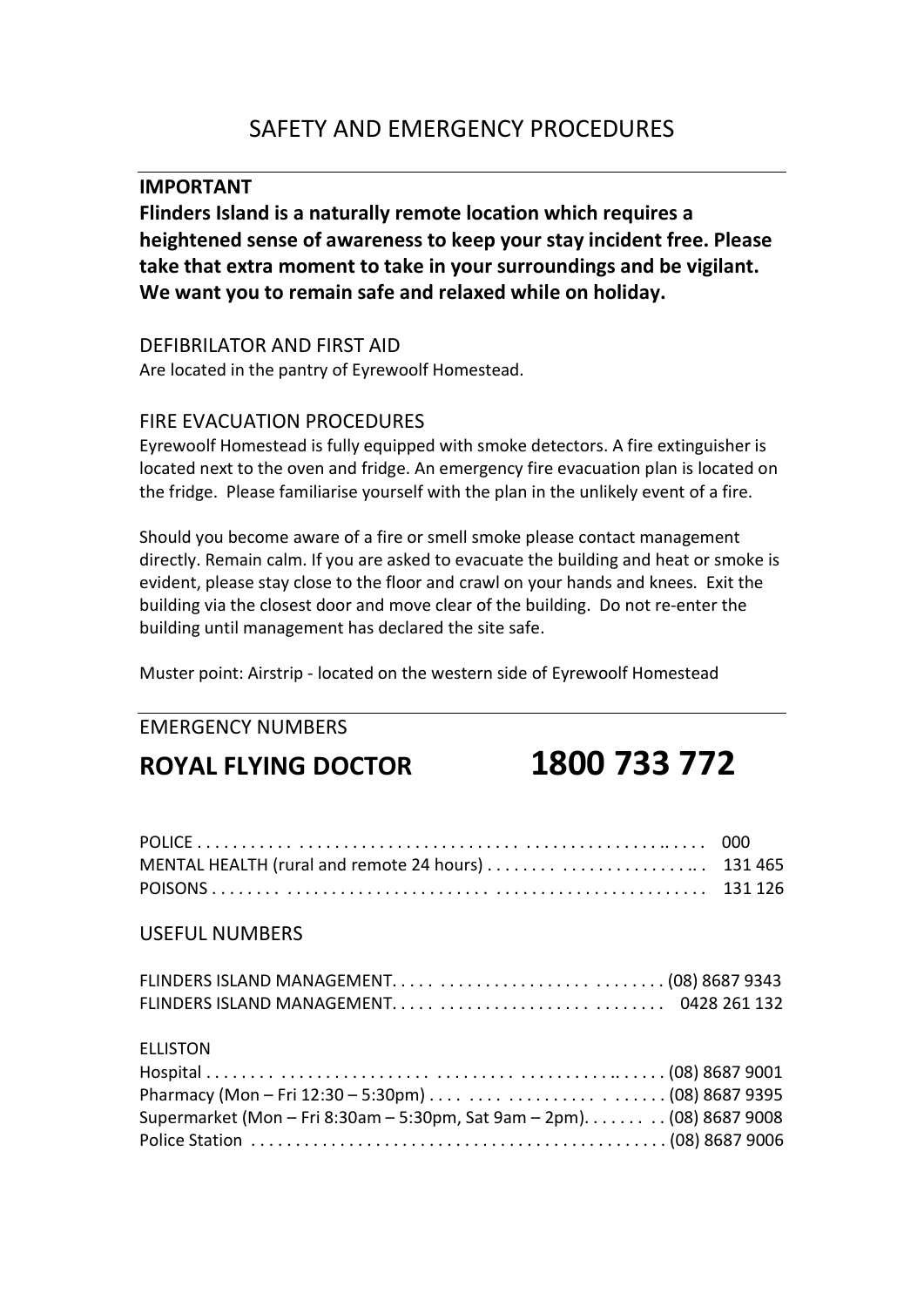### ABOUT ISLAND LIFE

Being residents of an island requires some common sense and consideration of how resources are used. We rely on rainwater throughout Eyrewoolf Homestead, please be mindful of this when you are bathing, washing dishes and washing clothes. Our outside taps are Bore water, so please refrain from drinking this, but it is safe to wash your feet off and any wetsuits etc. To keep the house as sand free as possible, we ask that you wash your feet off in the bucket on the northern side of the house.

We are powered by Solar electricity, so we ask that you maximise your power usage when the sun is out. There are many electrical appliances in the kitchen and pantry that can be used to cook or bake bread. We would love for you to turn off lights and fans if you are not using them. If you experience a power outage, then the generator should automatically start, please contact the Manager if you notice anything out of the ordinary.

Mainly, breathe in the fresh air, notice the ocean's constant changing nature and gaze at the magnificent views. Make this time just what you need it to be.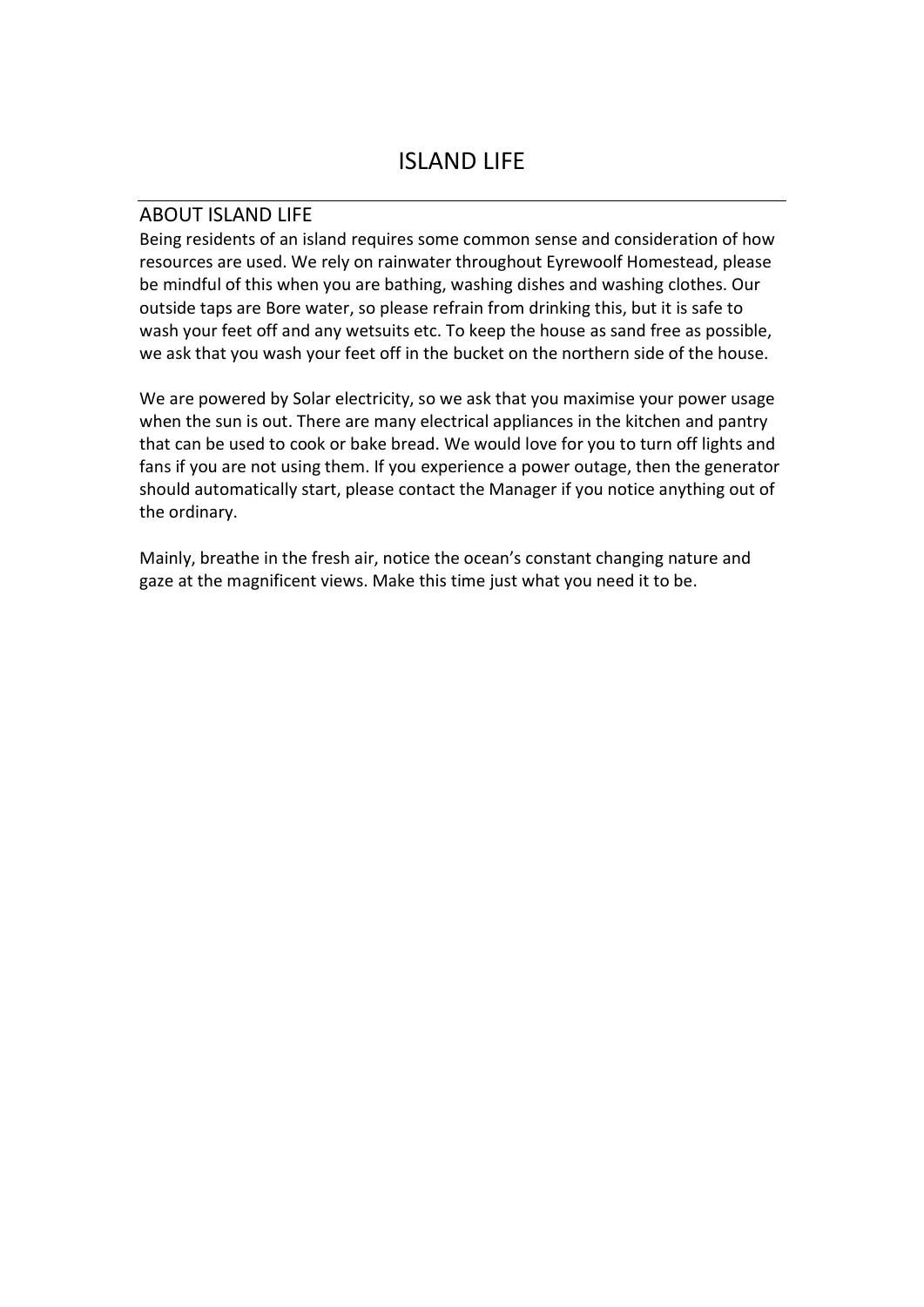# **BATH**

The bath is in the main bathroom. As we are completely off grid and have limited rainwater we request that the bath is utilised on an 'as needed' basis and care is taken with the amount of water used in the bath.

#### BBQ

The BBQ is located on the back veranda and all BBQ utensils are stored in the kitchen in a drawer to the left of the sink. Please ensure that you leave the BBQ, utensils and area clean after use. Specific BBQ cleaning cloths are under the kitchen sink.

# COOLING/HEATING

The Homestead has ceiling fans in all living areas and bedrooms which are controlled via switches on the wall.

Windows can open to enjoy the fresh, sea breeze by lifting the screens in their tracks and gently pushing out approximately 20cms. Unfortunately bedroom 1,2 & 3 windows are permanently shut, however by utilising the ceiling fan and opening up the house you should experience sufficient air flow.

The lounge area has an open fire place and if you require wood during your stay, then please contact the manager. For your safety, please ensure that the screen is utilised to prevent injury or incidents and only use the fire during non-fire ban season (May - October).

We would appreciate if you are able to leave the fireplace clean and tidy prior to your departure. During the cooler months a brush and pan are located next to the fireplace to assist you in tidying any ash or debris.

# DEFIBRILATOR & FIRST AID KIT

For emergencies, there is a defibrillator located in the pantry of Eyrewoolf Homestead. There is also a standard First Aid kit in the pantry, as well as in the vehicles. For more severe circumtances, there is a Royal Flying Doctor Service medical kit at the manager's house. Please contact the manager if you require this.

# FURNITURE

Please do not move furniture without prior approval. Some of the furniture is quite heavy, so we would prefer that it is left where it is, to prevent damage to the homestead and to your backs! Furthermore, our inside furniture is not weatherproof and the salt air will potentially harm it, so please do not move it outside. Damage, breakages, theft and loss of homestead items are the tenants responsibility during their stay.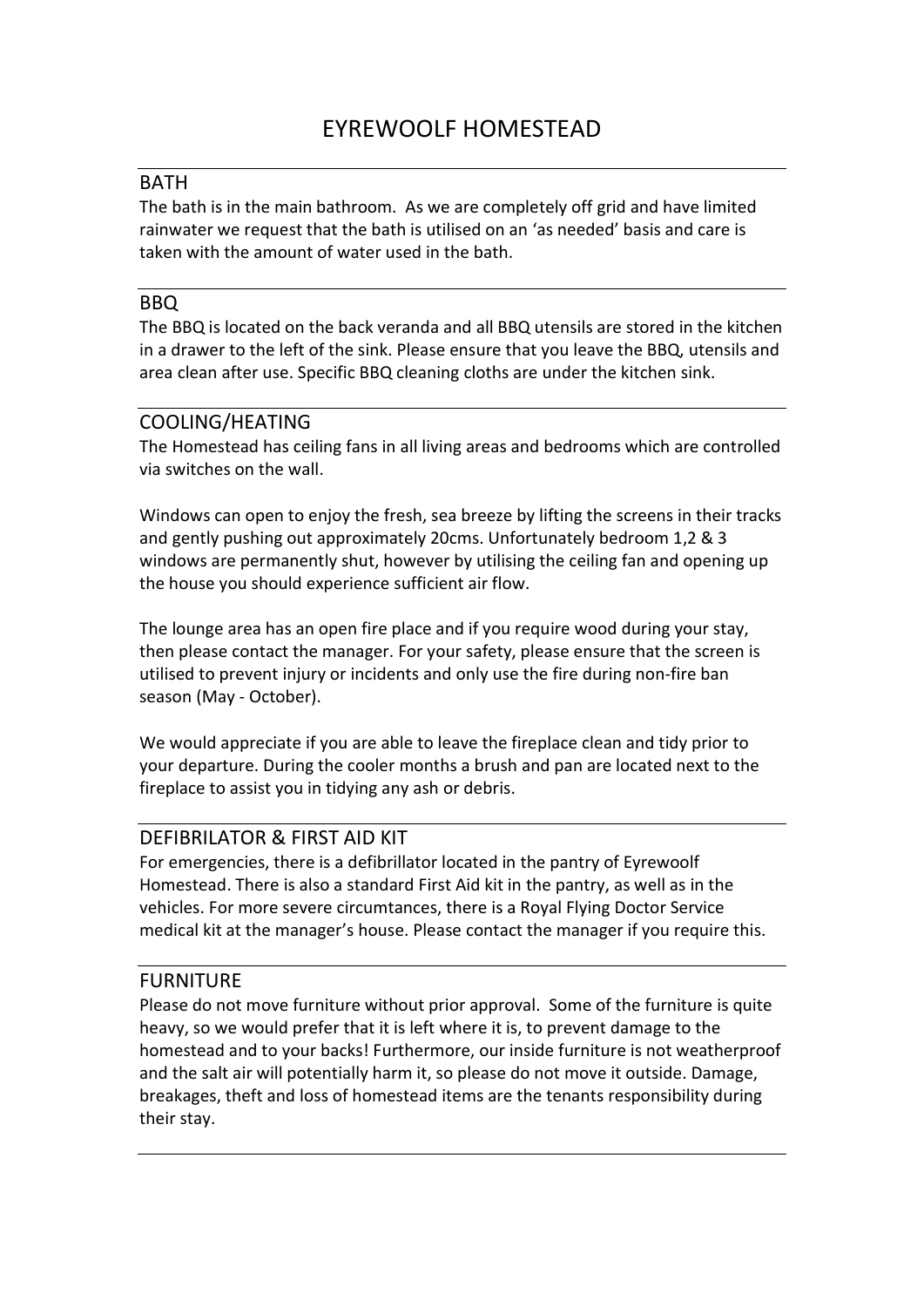# KITCHEN FACILITIES/COOKING

A full kitchen is provided for your convenience. This includes full size fridge/freezer, dishwasher, microwave, coffee machine, kettle, toaster, electric frypan, bread maker and crockery/cutlery/utensils. Extra appliances can be found in the pantry and you are welcome to utilise these. User manuals and guides for appliances are kept in the bottom drawer underneath the black microwave in the kitchen.

To enable us to provide the best service possible to our guests, please advise of any breakages or damage to enable replacement.

Upon booking, a credit card pre-authorisation is required and will be used to cover incidental items including (but not limited to) breakages/damages, lost or stolen property, excessive cleaning charges above the normal level of cleaning due to the homestead being left in an unacceptable state, etc.

#### SMOKING

Smoking indoors is strictly prohibited. If it is evident that smoking has occurred indoors, additional cleaning charges (minimum \$500) will apply.

The designated smoking area is outside on the northern side of the house. Please ensure that the door and nearby window are closed while smoking and all litter is placed in the provided ashtray.

#### TOILETS

Our toilets are western facilities and we ask that guests sit on the seat and refrain from dropping any items in them other than the toilet paper provided. Please use the bins and bags provided for all other materials and sanitary items.

#### TV/DVD

To watch TV press the red power button on the Avec/Altec remote and the Netflix remote. Select the AV channel on the Netflix remote, with the 'P' Program selector.

# WASHING

As mentioned, please be mindful of the amount of water you use. To turn on the washing machine press the Power button on left hand side. Open drawer on left and add required amount of washing detergent. Select desired cycle by turning program knob, select water temperature, spin option and then simply press start. To conserve energy and water, it is possible to select the Eco Rinse option. A clothes line is located in the back yard and if under cover hanging is required a pull out line is located on the back veranda.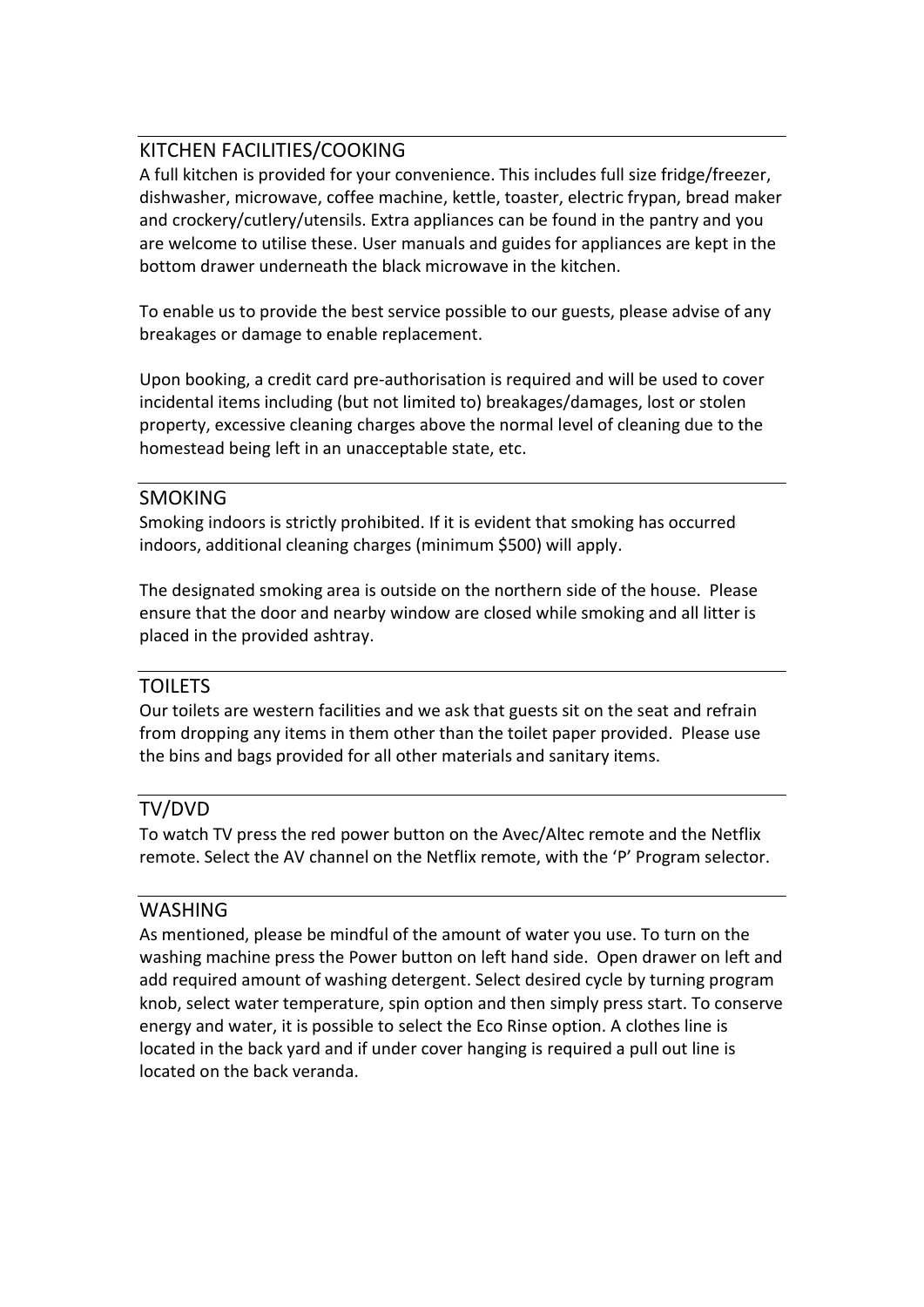### AIRSTRIP

The Airstrip is located on the Western side of the Homestead. Please look and listen before crossing in case of landing aircraft. This is also the emergency Muster Point.

### CHECK OUT TIME

Our check-out time is 10am unless prior arrangements have been made. Please ensure you have packed up the house by this time so that we can commence cleaning. We are happy to arrange an extension for you, for an extra fee and subject to availability.

If you would like to enjoy an aspect of the island that does not require the homestead then you are more than welcome to do so for a few hours prior to your departure.

#### **CLEANING**

We remind guests that this is self-catering accommodation. Please respect the premises and leave the homestead and the island in a tidy manner. Wash/dry and put away all dishes, and remove rubbish to the appropriate bins outside. Please ensure the BBQ is left in a clean state. Cleaning appliances and products can be found in the far left linen press in the hallway, and in the laundry cupboards. Additional cleaning costs will be charged if the homestead, or any other area on the island, is left in an unacceptable condition. There is no need to mop, strip beds or wash linen, this is all part of the cleaning service included in your tariff.

If you wish for the homestead to be serviced during your stay, cleaning can be arranged for a fee – please contact the Manager to arrange.

For stays longer than 7 days, the homestead will be serviced with fresh bed linen and bathroom towels at no cost, at your request.

#### COTS & HIGHCHAIRS

A porta-cot is available for your use, if this is required then please let management know.

A high chair is provided for your convenience, Please ensure that it is cleaned and returned to storage upon departure.

# EMERGENCY/USEFUL NUMBERS

A list of emergency and useful numbers is provided on the side of the fridge and at the beginning of this compendium for your convenience.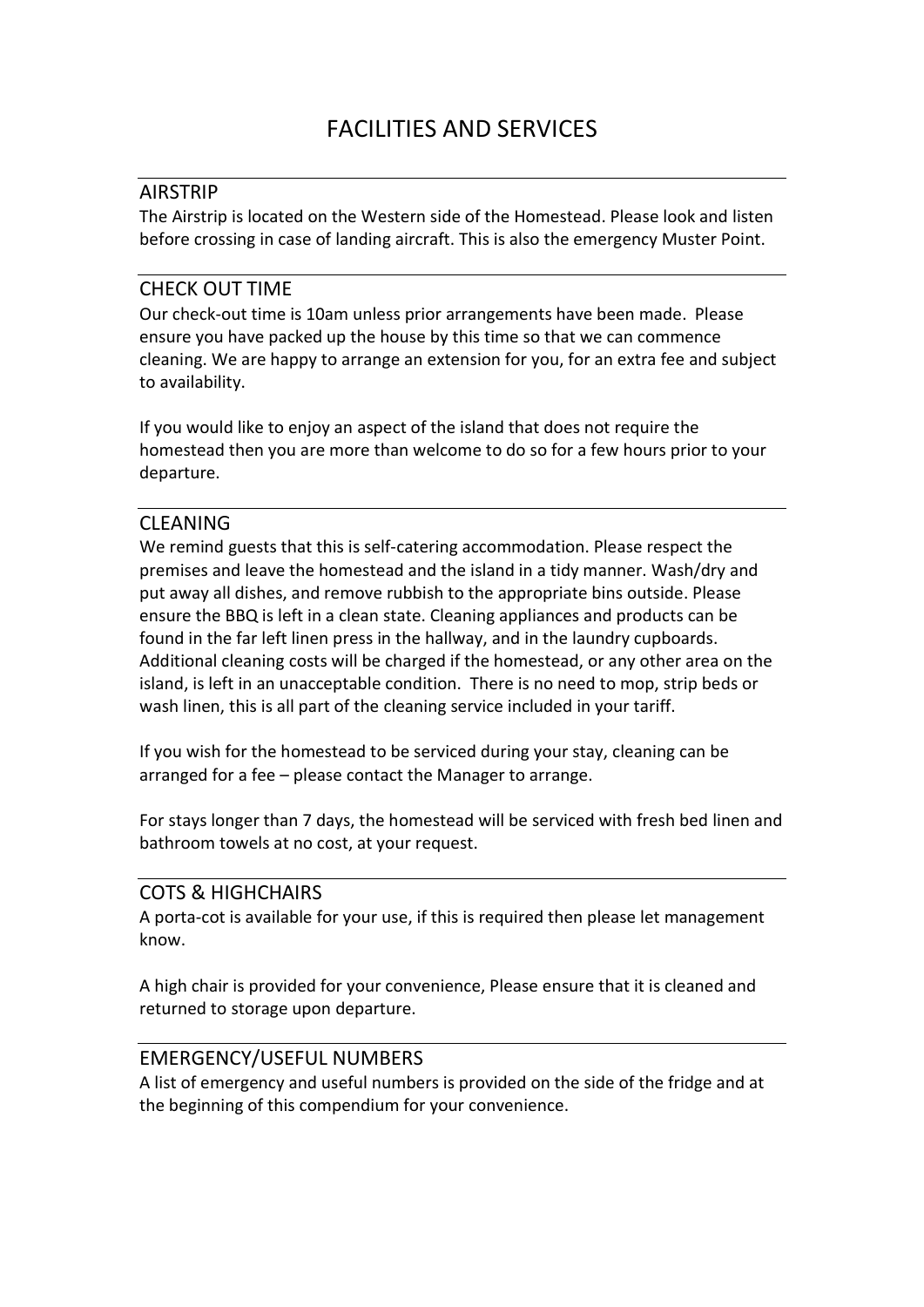#### ENVIRONMENT

Flinders Island Eco Escape is committed to providing an environmentally friendly service, being on an island also means that we have limited resources, including rainwater. Please conserve water by only using what you need. We are supplied by rainwater inside and bore water outside.

You can assist us by using only the towels you require, and by turning off all lights/power and fans when you leave the homestead. If you do require spare towels or additional blankets, they are located in the linen press, in the hallway.

Recycling, compost and chicken scrap containers are provided for your use and we would be appreciative if you partner with us to help make Flinders Island more sustainable by putting your waste in the respective bins.

Whilst you are enjoying Flinders Island you might come across some debris or rubbish along the beach, feel free to collect this and put it in the bin to take part in keeping the beach pristine and rubbish free.

On your adventures and exploration you will find many beautiful shells, coral, rocks, etc. Please leave them where you find them, or feel free to take a few home as a keepsake, but we would prefer that shells and other sea treasures do not come back to the homestead.

#### FILLETING FISH

Please use the filleting stations provided when preparing and filleting fish. There are filleting knives in a wooden box located in the pantry, please ensure they are cleaned and returned after use. Offal can return to the sea, away from Groper Bay/Eyrewoolf Homestead and frames can be disposed of in a bin bag, and into the outside bin.

#### RUBBISH COLLECTION

In the kitchen there are 4 bins located under the island bench. These are labelled for your convenience. When they are full please empty them in the relevant bins on the veranda.

#### IMPORTANT:

Please DO NOT put fish offal in the rubbish bins, offal can return to the sea, away from Groper Bay/Eyrewoolf Homestead.

Fish frames, oyster shells and shell fish can be put in a bag and in the bin.

Please DO NOT leave oyster shells and fish frames on the beach or anywhere else on the island, this is considered litter and unpleasant for future guests.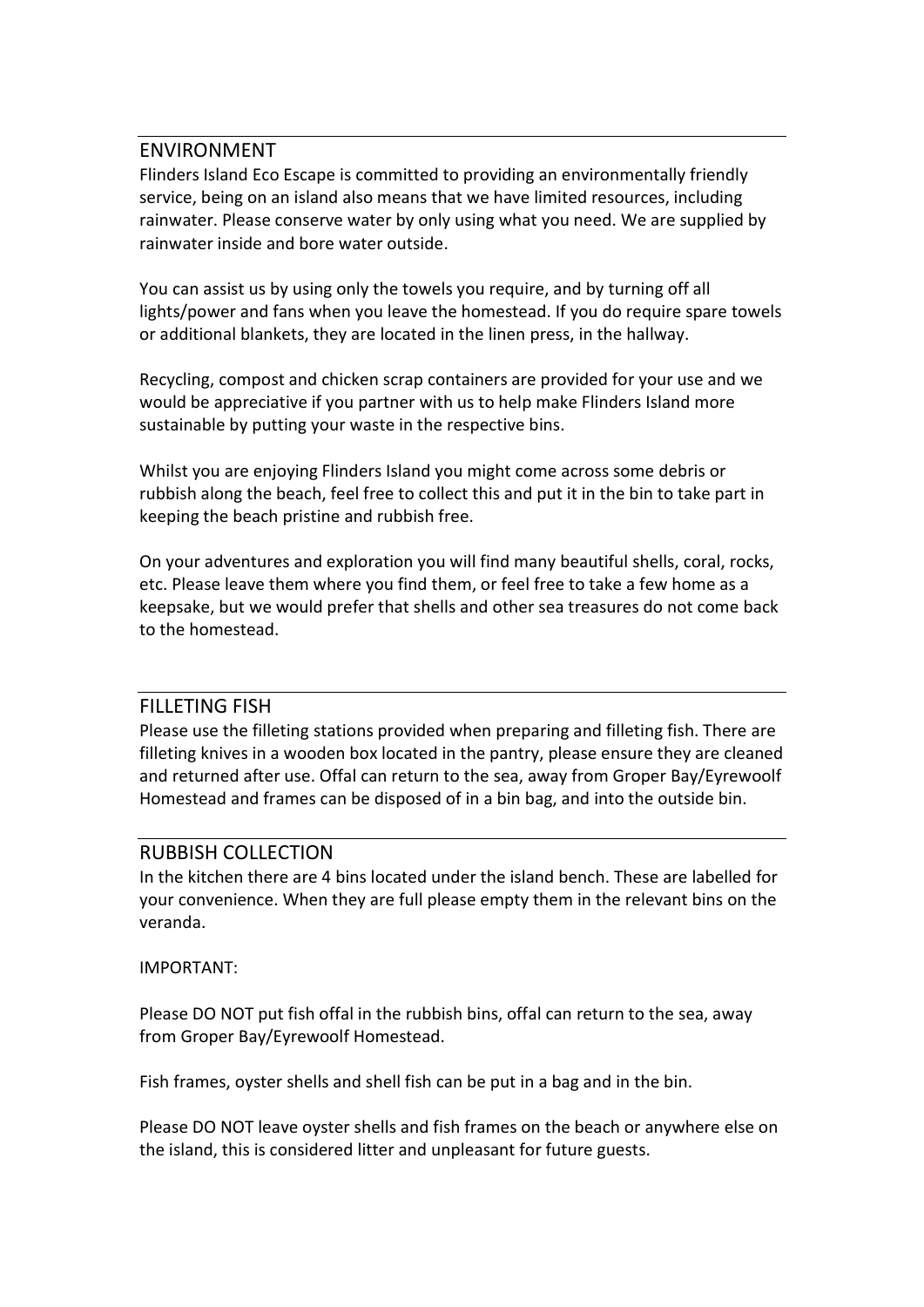### MEAL OPTIONS

On booking you had the option to include meal packages for you to self-cater. Another possible alternative might be ordering Nong's Thai food. Please contact Peter and Nong if they are your hosts of the island.

#### PANTRY

There are staple food items provided for you in the pantry and the fridge. If you have arranged prior to your stay for meal packages to be provided, then these will be found in the fridge/pantry on your arrival.

Provided staples

| <b>BBQ</b> sauce                    | Pepper & Salt                    |
|-------------------------------------|----------------------------------|
| Bread                               | Potatoes                         |
| <b>Butter</b>                       | Rice Bran Oil                    |
| Cereal (Quick Oats, Weetbix,        | Flour (Self-Raising and Plain)   |
| Cornflakes)                         | <b>Fish Sauce</b>                |
| Dried herbs and spices:             | Soda Stream                      |
| basil, chicken salt, caraway seeds, | Soy Sauce                        |
| coriander, cumin, cayenne pepper,   | Stock (vegetable, beef, chicken) |
| lemon pepper, moroccan spice,       | Spreads (Honey, jam, vegemite,   |
| turmeric, smoked paprika, parsley,  | peanut butter)                   |
| rosemary, saffron, thyme, oregano,  | <b>Tomato Sauce</b>              |
| gravox                              | Wasabi                           |
| Garlic                              | <b>White Sugar</b>               |
| Olive Oil                           | UHT Milk x 4 Litres              |
| Onions                              | Yeast                            |

#### PANTRY EXTRAS

We can provide a few extras for a small fee if you wish to purchase from our 'Pantry Extras'. Please contact the manager if you would like to know more. The available items are subject to availability but often include the following:

Coconut Milk Curry paste Frozen chicken thigh Frozen minced beef Parmesan cheese Passata Pasta

Snacks Taco packs Tinned Tomato Tim Tams Tuna UHT milk **Wraps**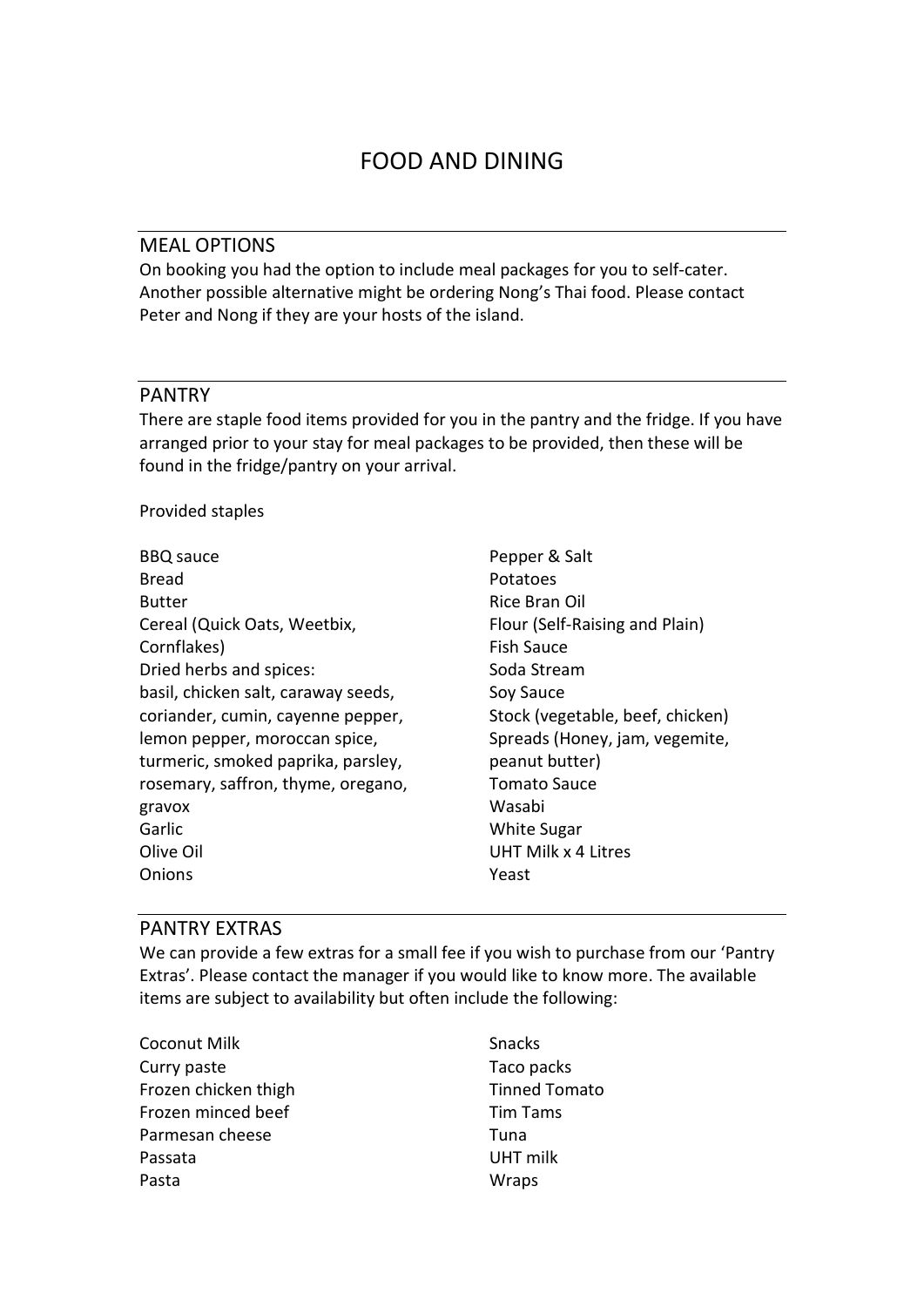# ACTIVITIES AND ATTRACTIONS

### SAFETY

Your safety is important to us, and being situated on an island comes with the reality that emergency services are further away if needed. Therefore, we encourage you to use common sense and take safety precautions in all circumstances whilst on the island.

When enjoying the beach, please ensure children are supervised at all times . Life jackets are available and encouraged to be utilised. There are many sheltered bays for swimming, we encourage you to stay along the coastline for safety.

If you go for a coastal walk, be mindful that some of the cliff edges can be soft, so please stay at least one metre away from the edge of cliffs. It is also important to note that freak waves do occur, the best advice is to "never turn your back on the ocean".

Driving on the island is a great way to take in the scenery and explore the sights. Please ensure that you only drive on the designated tracks and do not exceed 40kms per hour. Leaving the tracks can result in tyre punctures, due to 3-corner jacks, and can create a fire hazard in long, dry grass. Flinders Island is a working sheep station, so you may see tracks through grass but please do not follow them unless they are established and signposted. There could be stock on the track, so always drive with caution. Seatbelts are available for your use. There are only a couple of sand dunes that require low gear, please take care when approaching these.

Furthermore, please leave gates as you find them. If it is open when you approach a gate, please leave it open. If it is shut, then please make sure you shut it straight after driving through. This ensures any stock that is on the island remains where it should be.

When you set out on an adventure on the island, we recommend the following:

- Take a backpack with a drink bottle, hat, snacks, sunscreen, portable first aid kit and mobile phone.
- Adventure with someone
- Have fun!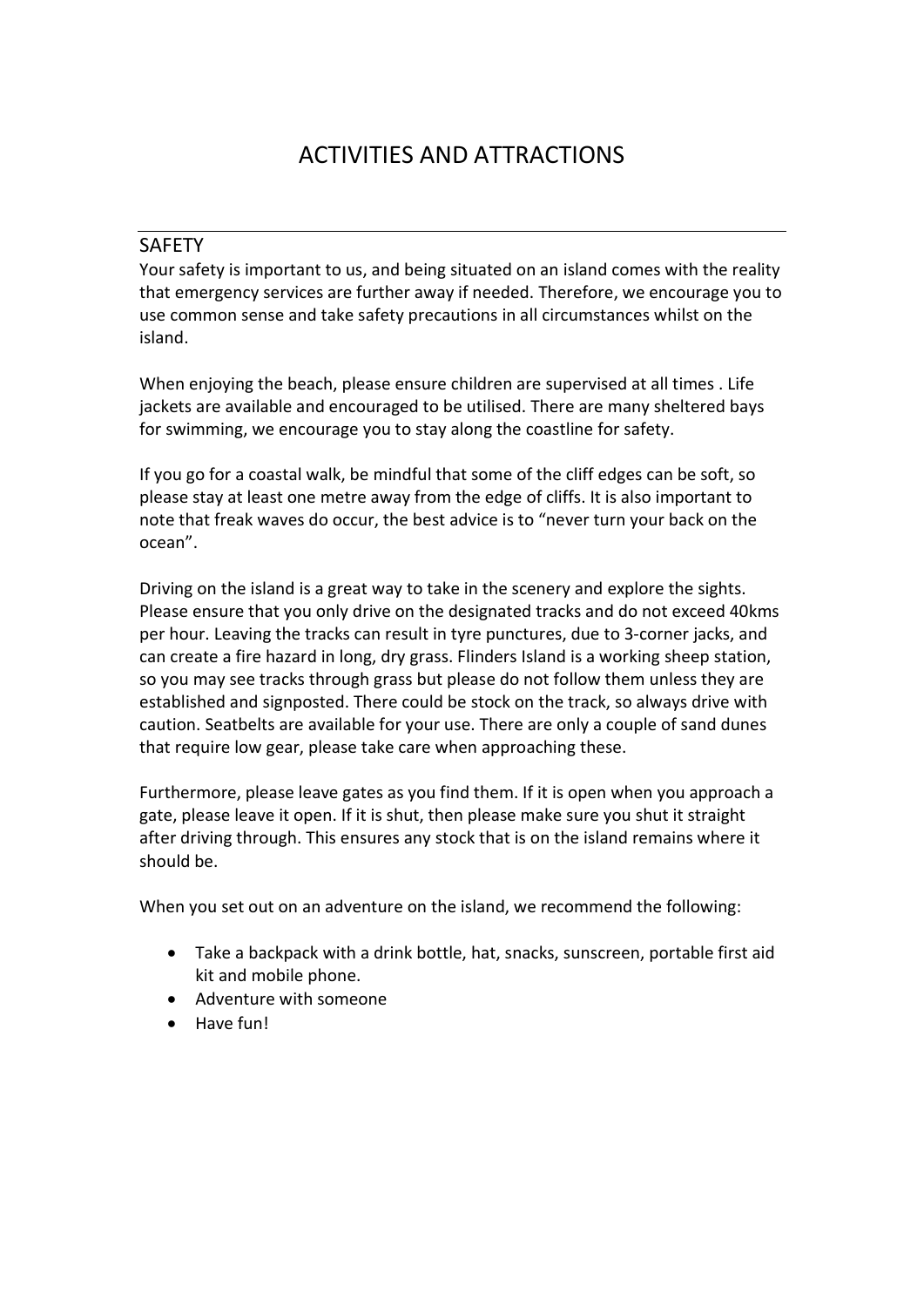# **ACTIVITIES**

Take a stroll along the many beaches, snorkel, surf, swim, kayak, explore the caves or just kick back with a nice drink and enjoy the view!

# COASTAL WALKS

Pack a thermos of coffee and head off from Eyrewoolf Homestead towards Bob's Nose to watch the sun rise over Topgallant Islands. Take a stroll through the sand dunes at Gem Beach and examine the reptile tracks, birdlife and flora unique to the island. Walk along the pristine white sand of Front beach or Gem Beach and go rock hopping at the other end.

# **FISHING**

Take a fishing rod and go beach fishing off Groper Bay, Front Beach, Gem Beach and Farm Beach. Catch your dinner for the night!

# GAMES & BOOKS

Find entertainment on the shelves in the loungeroom. Outdoor games, (Bocce, cricket, beach buckets and spades, etc) can be found in on the back verandah. We appreciate you returning items back to where you found them.

# KAYAKING

Feel free to enjoy the kayak provided on the island, during day light hours. We encourage you to stay within the sheltered bays, within 50 meters of the shoreline and away from breaking waves. This is for your safety. There are life jackets available on the back verandah, which we encourage you to wear. We ask that children under 14 years of age, or any other person who is not confident in the water, are supervised whilst using the kayak.

# SWIMMING & SNORKELLING

There are many beautiful bays to wade through, or snorkel and explore the underworld of the sea. Groper Bay has a reef and some great nooks to paddle in. Gem Beach and Front Beach are great for swimming and snorkelling too. Keep an eye out for Gropers, Rays, Squid, Flathead, Crabs, Seals, Dolphins and of course take care and have fun! If the tide is right and the swell is low, adventure down the South End of Flinders Island to find the idyllic rock pool for a refreshing swim. Beach towels can be found in the linen press.

# SCENIC DRIVE

Take the map and explore the whole island in the provided vehicles. Please remember to stay on the tracks and stay safe. Ask the manager where the best place to head to is for the weather. There's always a sheltered side of the island!

# SURFING

If you've brought your own board, hit the surf at 'Kitchen View Point' to the right of the bay, or the 'A Frame' straight in front of the house.